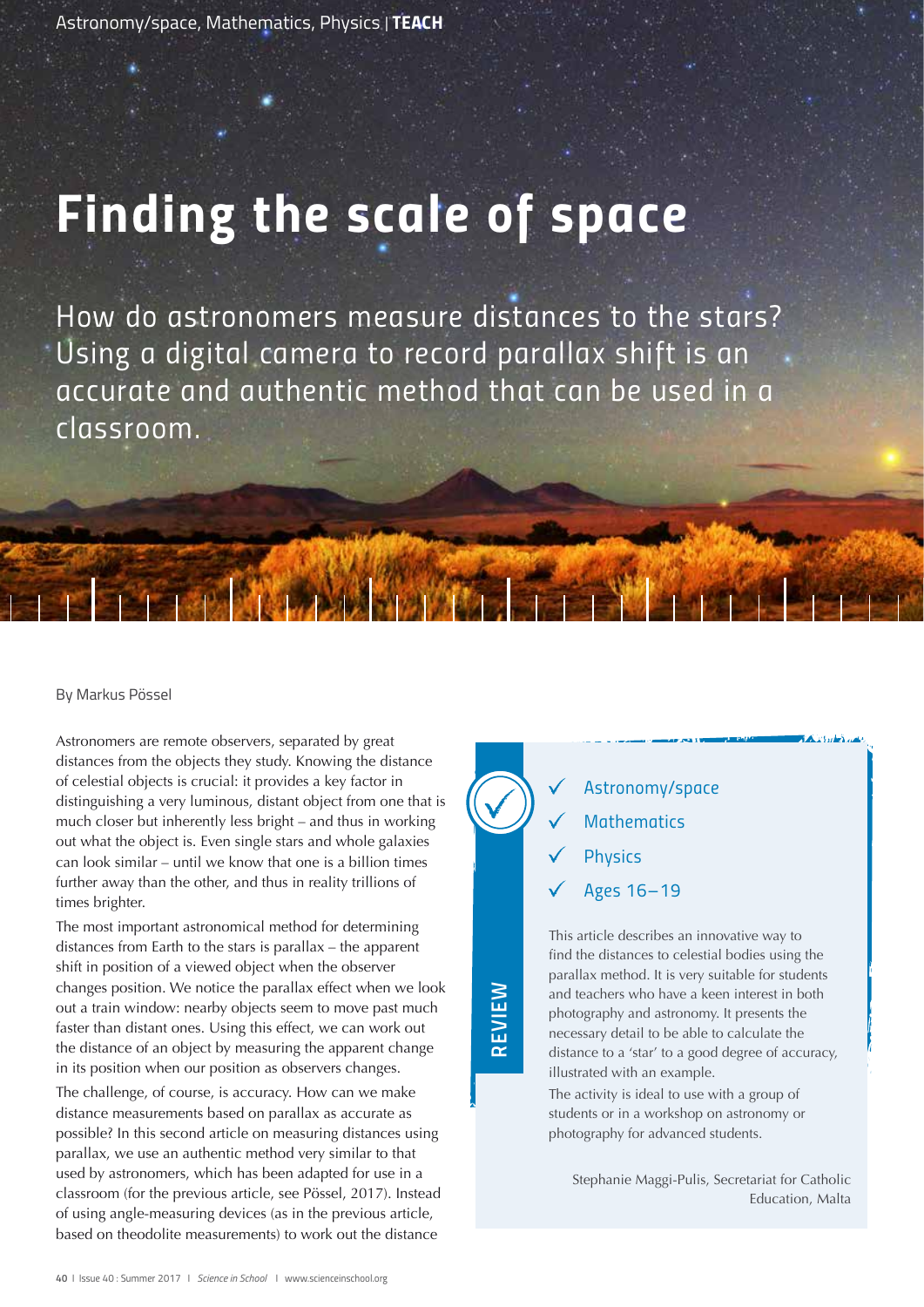*TEACH |* Astronomy/space, Mathematics, Physics

Image courtesy of ESO / B Tafreshi

*When we look at the sky at night, bright stars far away look similar to duller, nearer stars. Parallax measurements allow us to tell these apart.*

to a 'star', here we take photographs from different positions and use these to provide the measurements we need to calculate our star's distance.

A variation of this photographic method, described later in this article, is even more authentic and accurate, although slightly more complicated. It involves using a fixed reference point outside the classroom – just as astronomers use very distant background objects (e.g. active galaxies called quasars) as

fixed reference points when measuring stellar parallax, rather than relying on their telescopes pointing in the same direction for each observation.

For these activities, you will need a digital camera, mounted (if possible) on an optical bench (see figure 1). The activities can be carried out by groups of students. Allow around 30 minutes for setting up and taking measurements, and an additional 30 minutes for the analysis and calculations.

*Figure 1: Camera mounted on optical bench for easy sideways shifting*

**TARRAS SILENES**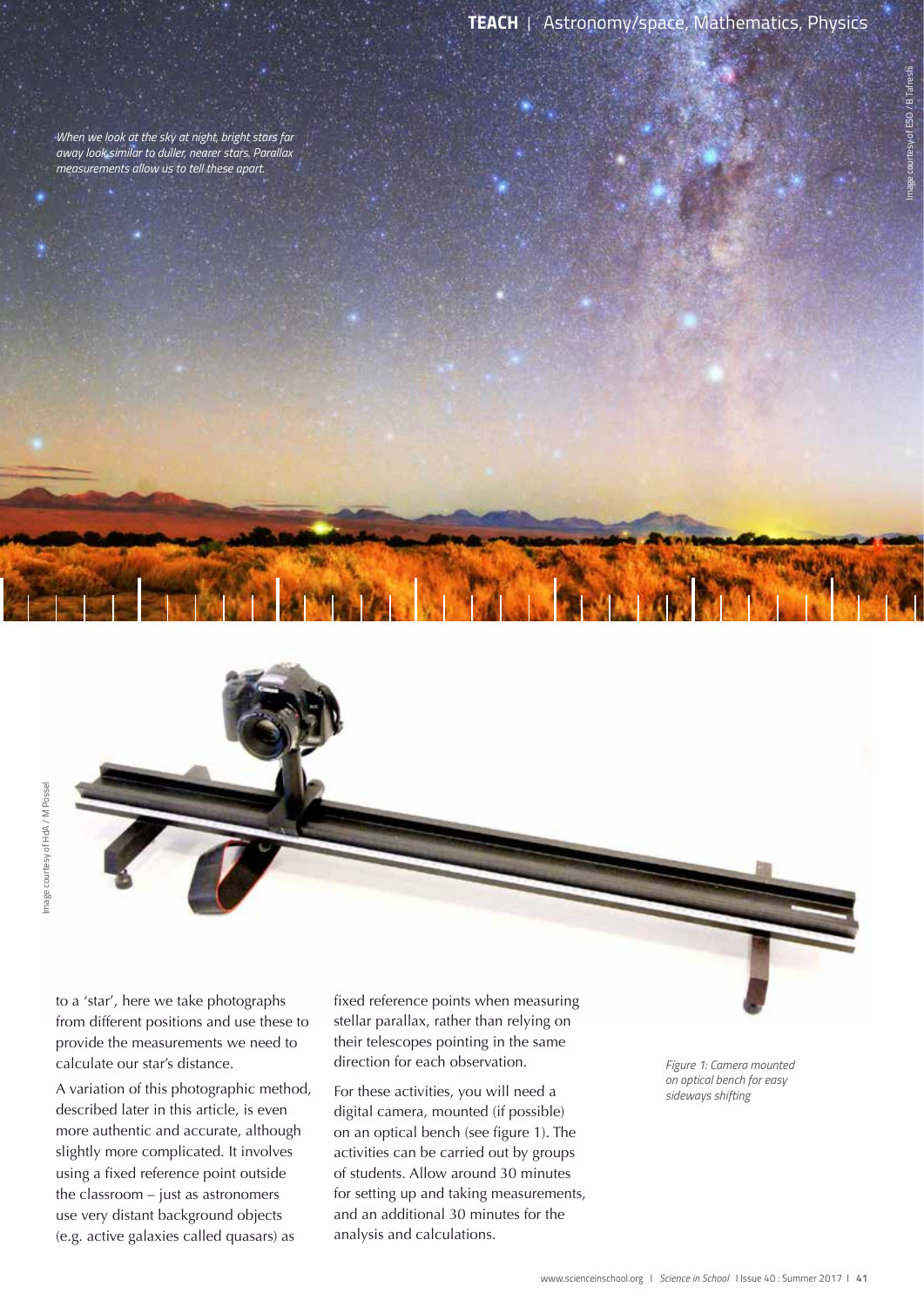# *Materials*

- · Digital camera with lens of known focal length (at least 50 mm)
- · Optical bench (or similar setup for moving the camera sideways and measuring the shift, such as a flat table top and a long ruler)
- · Model star (a small sphere no more than 1 cm in diameter or an LED, mounted on a stick)
- · Object of known length with clear markings (e.g. a metre rule), as a calibration object
- · Tape measure
- · Image processing programme, e.g. Adobe Photoshop, GIMP

## *Procedure*

1. Mount the camera on the optical bench so that you can shift the camera sideways by a known distance. The camera should be pointing at right angles to the length of the bench (figure 1). If you don't have an optical bench, tape a long ruler to the surface of a table so that you can move the camera along the ruler and measure the shift distance.

- 2. Mount the model star so that it is at eye level with the camera and a few metres away from the camera bench.
- 3. Slide the camera to one end of bench, making sure that the star is visible through the camera. Take a photo of the star from this position.
- 4. Then, shift the camera along the optical bench so that the star is still visible through the lens. Record the distance moved, and then take another photo from this position.
- 5. Move the camera back to a central position. Now place the calibration object (e.g. a metre rule) at a right angle to the camera's direction of view and take a photo of it. This image will be used to calibrate your measurements.
- 6. Using a tape measure, find and record the distance from the camera to the metre rule.

# *Calculating the star distance*

The experimental situation is shown in figure 2. Here, *b* represents the shift distance along the camera baseline (the optical bench or table) between the first and second positions (A and B), while C is the position of the model star, and *d* is the distance from the camera baseline



*Figure 2: The model star, at position C, photographed from two different camera positions, A and B, separated by a shift of distance* b



*Figure 3: Simplified model of the parallax setup*

to the star – that is, the distance we are trying to calculate.

The steps for calculating the distance *d*  are set out below.

1. If we a draw a line that is parallel to the baseline and at the same distance *d* as the star, the camera's line of sight from position A will intersect the new line at OA, and from position B at OB. The angles between the camera's lines of sight and the direction to the star at camera positions A and B are *α* and *ß*, respectively.

Unlike theodolites, cameras do not allow us to measure angles directly. We thus need to relate the location of the images of the star on the camera's image detector screen to the angle of the light rays from the star when the camera is in different positions.

- 2. To do this, we need to think of the situation in a slightly simplified and fictionalised way. First, we treat the lens in the camera as a pinhole – as shown in figure 3, where P is the position of the lens. So a light ray from the star travels in a straight line through the camera lens and hits the photographic detector on the imaging screen at a distance *f* (the focal length of the lens) behind the front of the camera.
- 3. Starting with figure 2, we then think about the situation from the point of view of the camera as it is moved from A to  $B - as$  if we were an observer sitting on the camera throughout. We can achieve this by, in effect, shifting the position of the camera position A (and the line AC) to the right by the distance *b* that the camera was moved, so that the two camera positions now coincide.

The viewpoint of the camera is shown in figure 3. The star's apparent location will be at location  $C_{\rm A}$  when the camera is at the first position (A), and its image will be located at  $D_{\lambda}$  on the detector screen. Similarly, after moving the camera to B, the star's apparent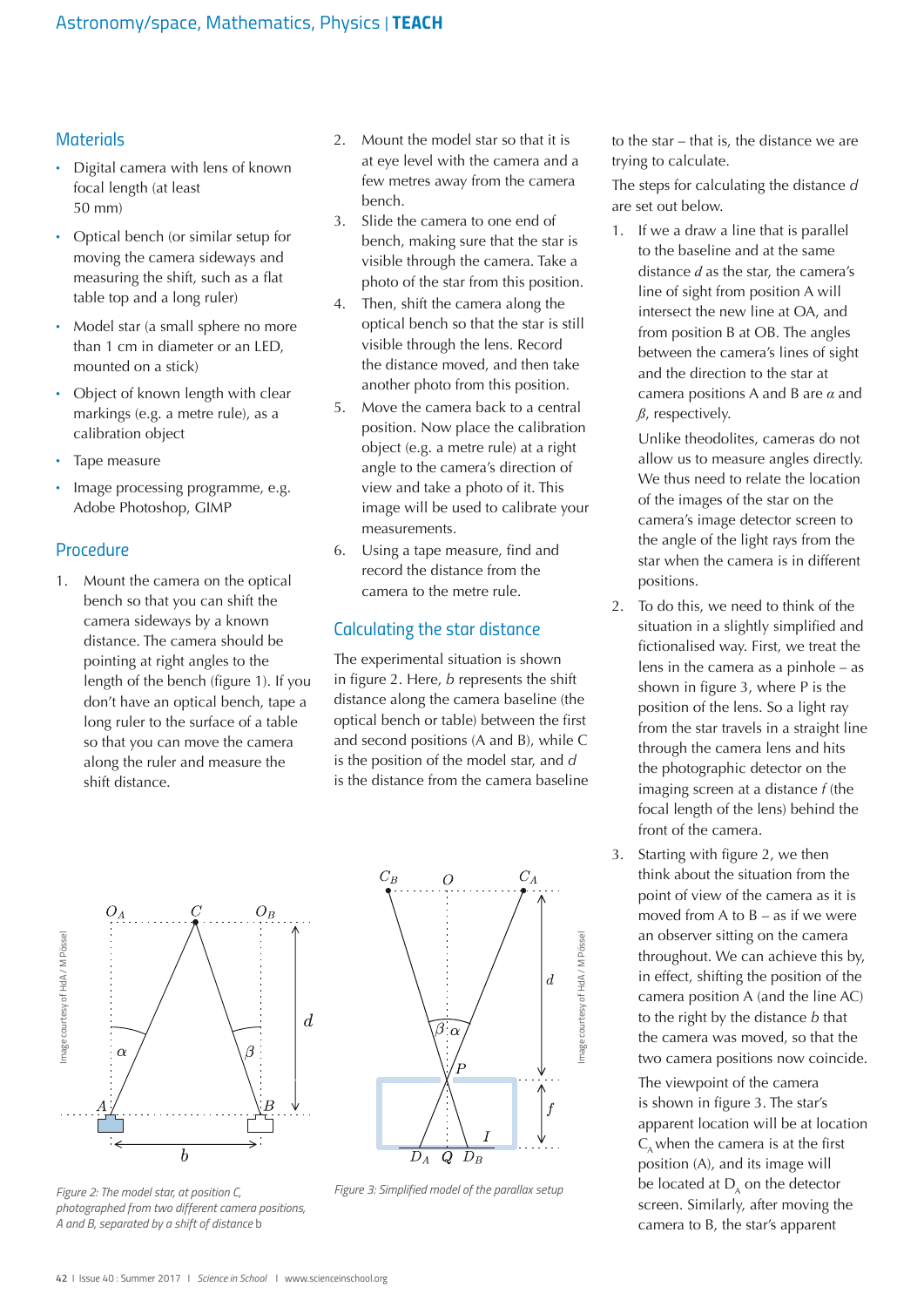location will be at  $C_{\text{B}}$  and its image at  $D_{B}$ . (Here, the line segment OQ represents the distance between the camera's image plane and the parallel plane that contains the star.) The length  $C_{B}C_{A}$  is the distance *b* in figure 2, while the angles  $\alpha$  and  $\beta$ remain the same.

4. Looking at the geometry, we can see some similar triangles. Using these triangles yields a formula linking the distance *d* to the other known lengths *b* and *f*, allowing us to calculate its value. You can find out how to derive this formula on the *Science in School* websitew1.

The formula is:

$$
d = \frac{p_{L} \times d_{L} \times b}{L \times p}
$$

where:

*d* = distance to star

- $L =$  actual length of the calibration object
- $b =$  actual distance the camera was moved (which corresponds to the distance from  $C_{\rm A}$  to  $C_{\rm B}$ )
- $d =$  actual distance of the calibration object from the camera baseline (along line OQ)
- *p* = distance as the number of pixels between the star images (at  $D_{\lambda}$  and  $D_{\rho}$ )
- $p_1$  = length as the number of pixels of the image of the calibration object
- 5. To use this formula, you first need to use an image processing programme to find *p,* the number of pixels (on the horizontal axis) that separate the positions of the star's image between the two photos when you view them on screen. You can also use the programme to find  $p_{\rm L}^{\phantom{\dag}}$  the length of the calibration object as the number of pixels on screen.

When you have worked out a value for *d*, you have successfully used parallax measurement to determine the distance to the star.

Now use the tape measure to find the distance *d* directly, and compare this to the value calculated from the parallax measurement. How accurate was the calculated measurement?

You can repeat this activity with the 'star' placed at different distances, to find out whether the accuracy of parallax measurements changes with distance (see section below, 'What accuracy can we expect?').

# *Parallax photography with a reference point*

For even more astronomical realism, we can adapt the parallax photography method to use a reference object outside the classroom, which should be considerably further away than the 'star'. With this procedure, instead of relying on the camera pointing in the same direction after having been

moved from A to B, we choose a distant reference object that is visible in each of the two images. We then measure the star image's pixel distance from the reference object in each image. This alternative approach, which we describe here, should yield more accurate results.

# *Procedure*

- 1. For the reference object, find a small feature of the most distant object visible in both images – this must be much more distant than the model star. In our case, we chose a reference feature on one of the observatory domes of the Max Planck Institute for Astronomy as a marker, which was located about 80 m from our camera.
- 2. Draw a vertical line through the reference feature in each image. This is the reference line. We can

Image courtesy of HdA / M Pössel



*Figure 4. Two sample images from the camera activity, showing a horizontal pixel shift p. In the images, the reference object (a feature on the dome in the background) lies on the red reference line.*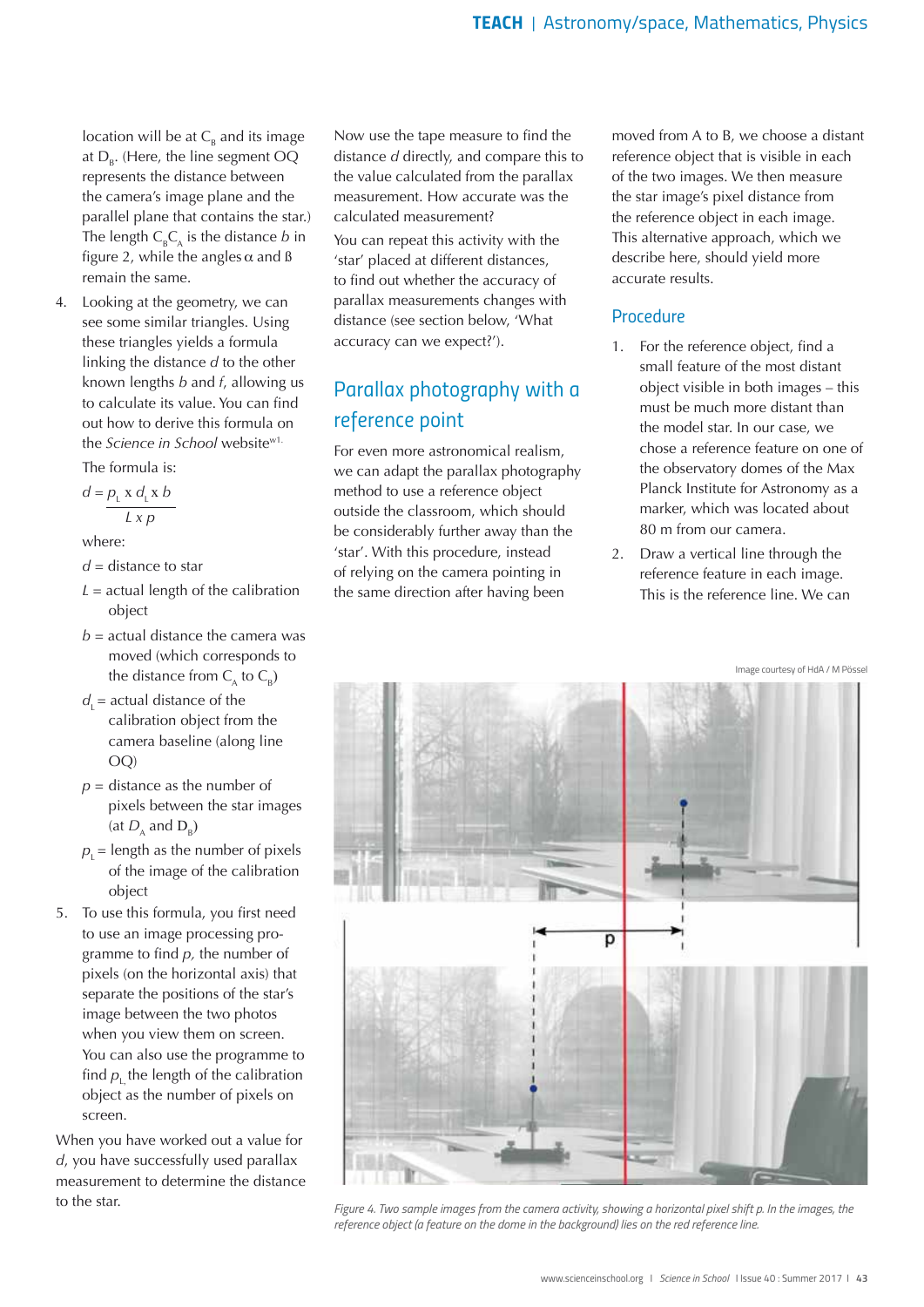now use the reference line to find the pixel shifts between the two images, as shown in figure 4.

- 3. To work out *p*, the on-screen distance in pixels, you first need to find the model star's horizontal pixel distance from the reference line in both images separately. Then simply add these (corrected) horizontal pixel values to each other to find *p.* For example, –24 px would be 24 pixels to the left of the reference mark, while +36 px is 36 pixels to the right, giving a distance *p* of 60 pixels.
- 4. From this point onwards, the calculations are the same as in the earlier method (see the section above, 'Calculating the star distance').

# *What accuracy can we expect?*

So, how accurate are the results obtained using this improved method? Our data suggest that they can be remarkably accurate (compared with directly measured distances), as shown in figure 5. The largest relative error amounts to just 3.2%.

Note that, at larger distances, there is an increase in the relative error as well as the actual error. This is because the geometry changes: the distance to the model star becomes larger compared with the distance of the reference object, so the error introduced by the parallax of the reference object becomes ever greater.

With the simple angle-measuring method described in the previous article (Pössel, 2017), the accuracy of distance

measurements was significantly lower – generally within about 10%, as shown in figure 6. So the method described in the current article provides a significant improvement in accuracy from the previous method, where the dominant sources of error are the angular measurements.

# *Reference*

Pössel M (2017) Parallax: reaching the stars with geometry. *Science in School* **39**: 40-44. www. scienceinschool.org/2017/issue39/parallax

## *Web reference*

w1 An algebraic derivation of the formula for calculating the star distance using similar triangles can be downloaded from the *Science in School* website. See: www. scienceinschool.org/2017/issue40/parallax



*Figure 5: Top: distances to the model star measured by the parallax method plotted against tape-measure distances*

*Bottom: relative errors of distances measured using the reference point parallax photograph method, compared to the tape-measure distances*



*Figure 6: Top: parallax distances measured using theodolites plotted against tape-measure distances. (For perfect accuracy, all data points would lie on the dotted line.)*

*Bottom: relative errors of distances measured using the theodolites, compared to the tape-measure distances*